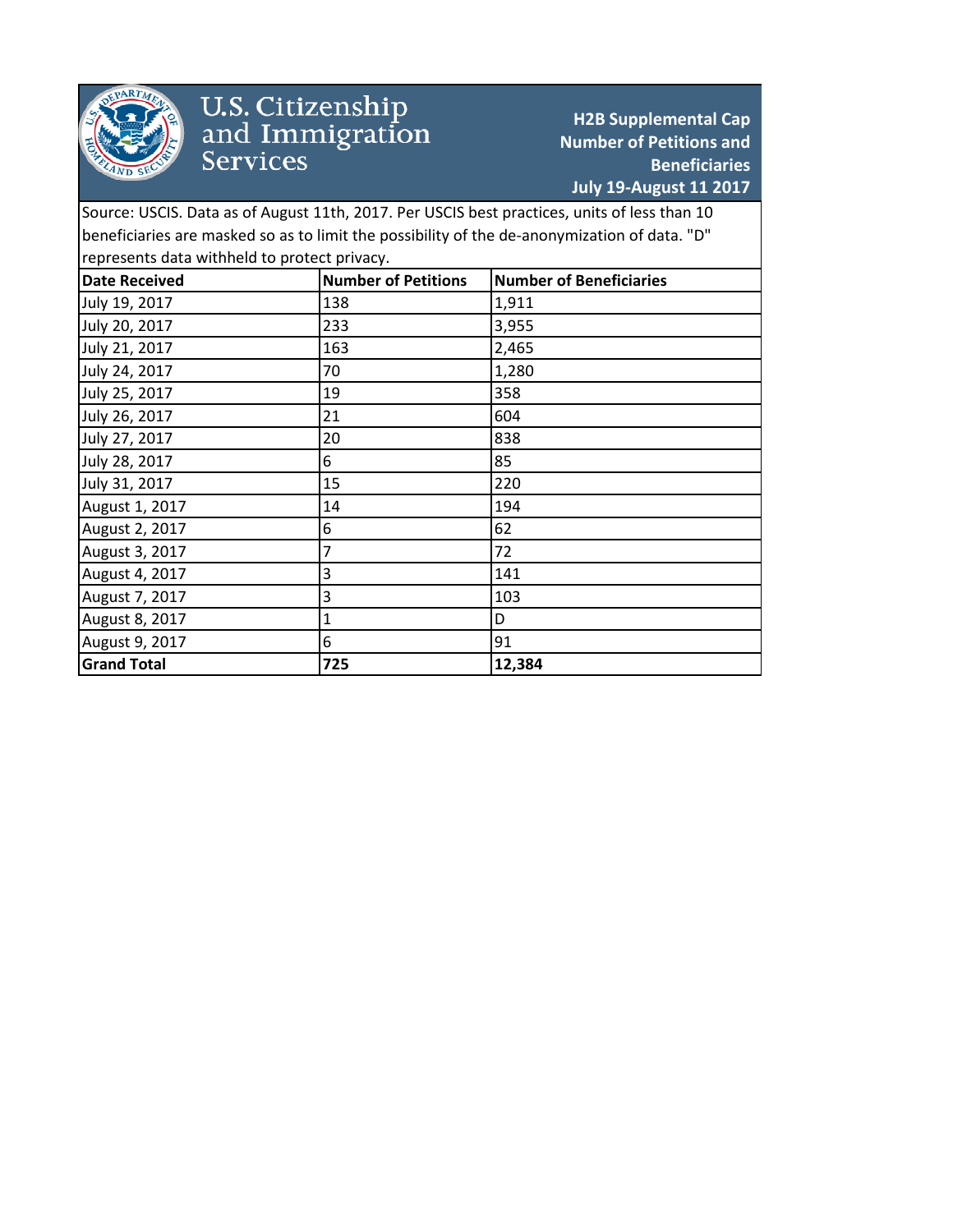

U.S. Citizenship<br>and Immigration **Services** 

**H2B Supplemental Cap Beneficiary Country of Birth July 19-August 11 2017**

Source: USCIS. Data as of August 11th, 2017. Note: Under law, the H-2B nonimmigrant visa category allows for employers to petition for unnamed beneficiaries. Therefore, country of birth data are missing for some petitions. H-2B petitions may only be approved for nationals of countries that the Secretary of Homeland Security has designated, with the concurrence of the Secretary of State, as eligible to participate in the H-2B program, however, some exceptions apply. For more information, please see: https://www.uscis.gov/working-united-states/temporary-workers/h-2b-temporary-non-agriculturalworkers#H2-B%20Countries. Per USCIS best practices, units of less than 10 beneficiaries are masked so as to limit the possibility of the de-anonymization of data. "D" represents data withheld to protect privacy.

| <b>County of Birth</b> | <b>Number of Beneficiaries</b> |
|------------------------|--------------------------------|
| <b>Belize</b>          | 33                             |
| <b>Bulgaria</b>        | D                              |
| Costa Rica             | D                              |
| Dominican Republic     | D                              |
| El Salvador            | D                              |
| Guatemala              | 21                             |
| Honduras               | D                              |
| Jamaica                | 167                            |
| Kenya                  | D                              |
| Lithuania              | D                              |
| Mexico                 | 1,025                          |
| Moldova                | D                              |
| Nicaragua              | 67                             |
| The Philippines        | 68                             |
| Serbia                 | D                              |
| South Africa           | D                              |
| <b>Turkey</b>          | D                              |
| Ukraine                | 46                             |
| <b>Missing</b>         | 10,922                         |
| <b>Grand Total</b>     | 12,384                         |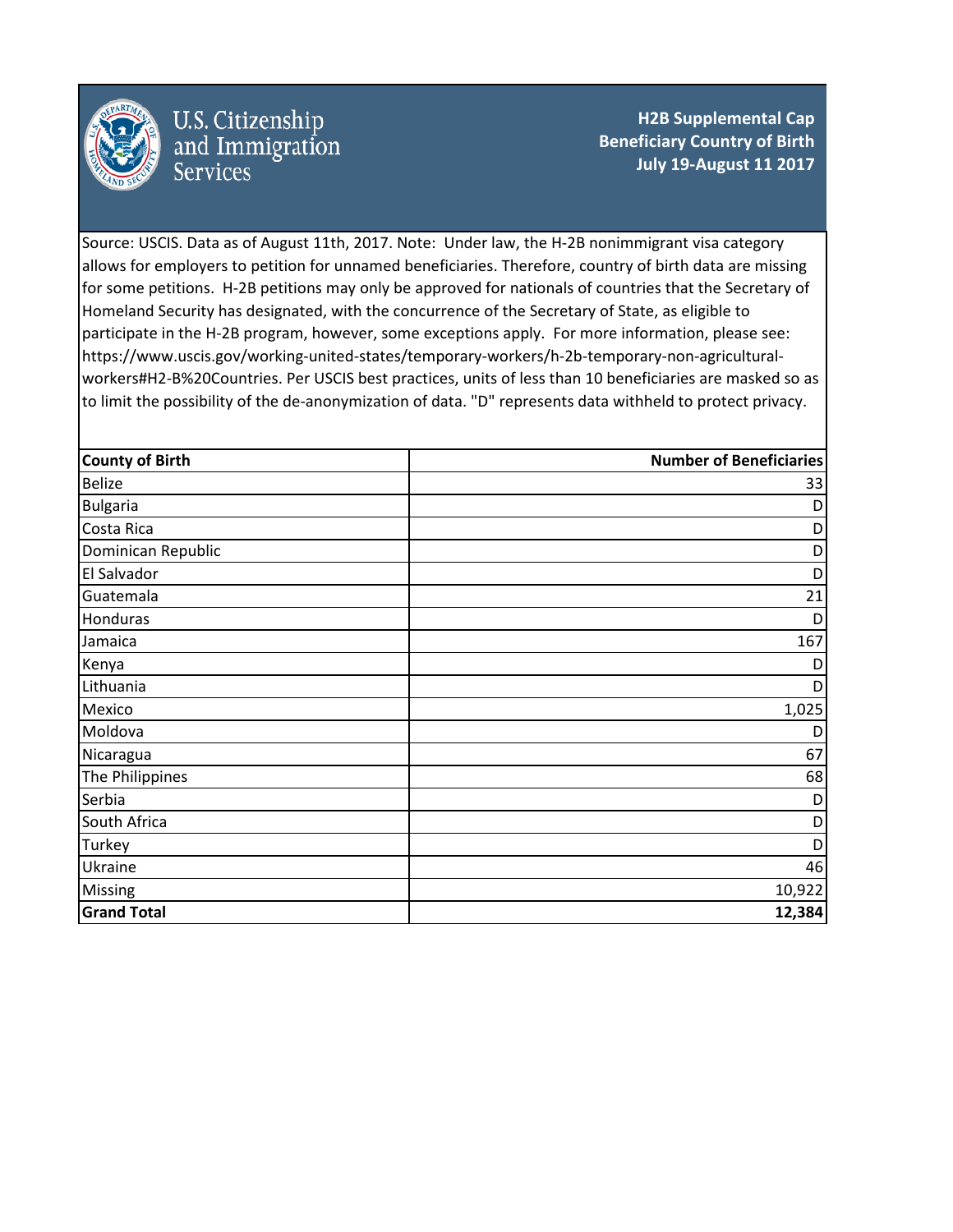

## U.S. Citizenship<br>and Immigration<br>Services

**H2B Supplemental Cap Number of Petitions and Beneficiaries by Job Code July 19-August 11 2017**

Source: USCIS. Data as of August 11th, 2017. Note: Per USCIS best practices, units of less than 10 beneficiaries are masked so as to limit the possibility of the de-anonymization of data. "D" represents data withheld to protect privacy.

| <b>Job Code</b>                       | <b>Number of Petitions</b> | <b>Number of Beneficiaries</b> |
|---------------------------------------|----------------------------|--------------------------------|
| <b>Administrative Support</b>         | 3                          | D                              |
| Agricultural/Horticultural Worker     | 209                        | 3,175                          |
| <b>Athletes &amp; Related Workers</b> |                            | 54                             |
| <b>Building Service</b>               | 50                         | 579                            |
| <b>Construction Trades</b>            | 31                         | 725                            |
| Extraction                            | 2                          | 25                             |
| Fisher, Hunter, Trapper               | 51                         | 1,258                          |
| <b>Food Service</b>                   | 95                         | 1,267                          |
| Forestry and Logging Worker           | 6                          | 305                            |
| Handlers, Helpers, & Laborers         | 65                         | 1,337                          |
| <b>Health Service</b>                 |                            |                                |
| Machine Operator                      |                            |                                |
| Marketing & Sales                     | 5                          | 29                             |
| <b>Mechanics &amp; Repairers</b>      | 1                          | 23                             |
| <b>Personal Service</b>               | 13                         | 418                            |
| <b>Precision Production</b>           | 17                         | 466                            |
| Private Household Servant             |                            | 12                             |
| <b>Protective Service</b>             |                            | 20                             |
| Social/Religious Worker               | 1                          | 16                             |
| <b>Transportation/Material Moving</b> |                            |                                |
| Unknown                               | 165                        | 2,653                          |
| <b>Grand Total</b>                    | 725                        | 12,384                         |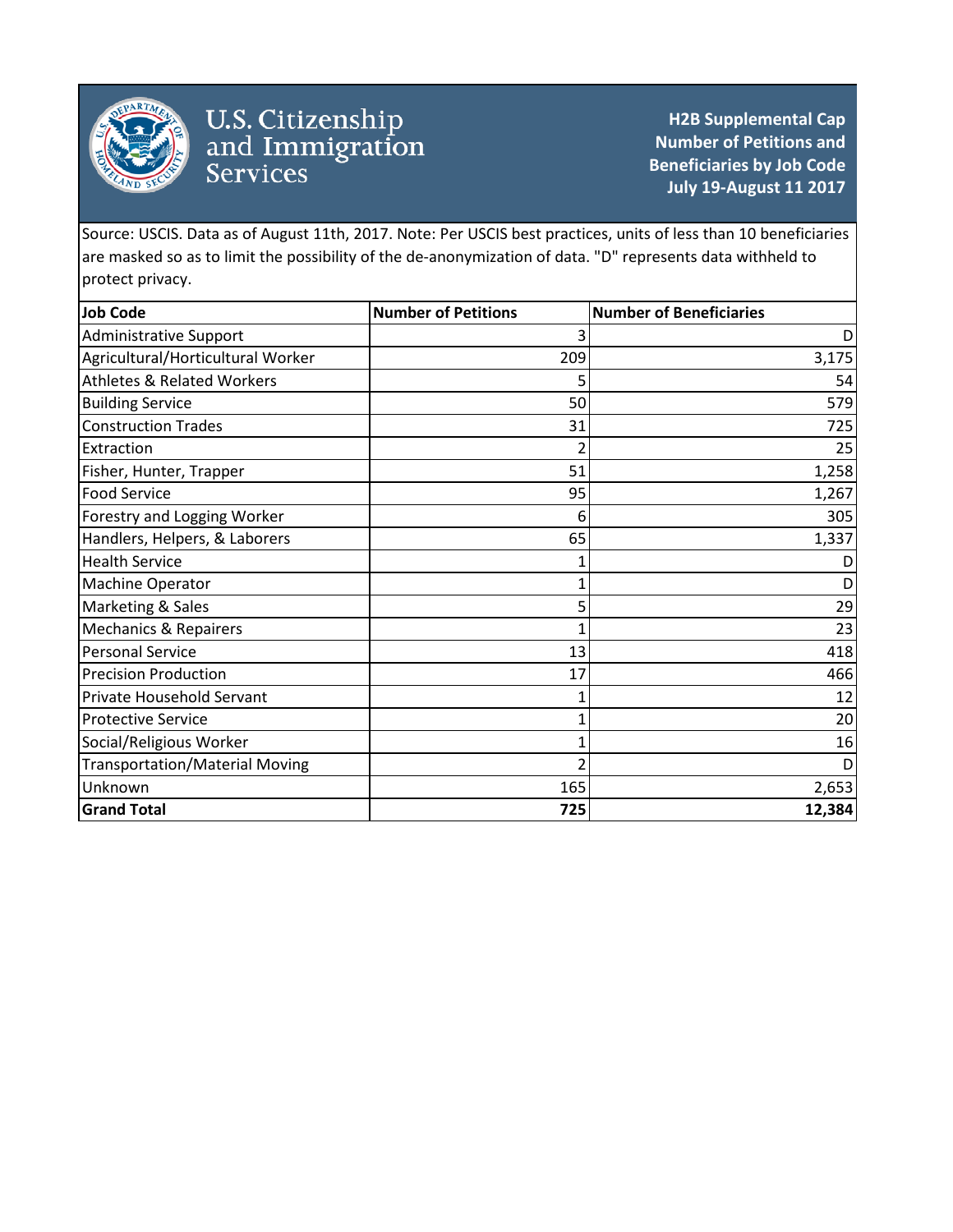

U.S. Citizenship<br>and Immigration<br>Services

**H2B Supplemental Cap Number of Petitions and Beneficiaries by U.S. State Petitions and Beneficiaries July 19-August 11 2017**

Source: USCIS. Data as of August 11th, 2017.

| <b>State of Petitioner</b> | <b>Number of Petitions</b> | <b>Number of Beneficiaries</b> |
|----------------------------|----------------------------|--------------------------------|
| Alabama                    | 3                          | 30                             |
| Alaska                     | $\overline{2}$             | 430                            |
| Arizona                    | 10                         | 188                            |
| Arkansas                   | 8                          | 497                            |
| California                 | 12                         | 235                            |
| Colorado                   | 22                         | 511                            |
| Connecticut                | 2                          | 31                             |
| Delaware                   | 3                          | 28                             |
| Florida                    | 17                         | 435                            |
| Georgia                    | 13                         | 226                            |
| Hawaii                     | 1                          | 17                             |
| Idaho                      | 2                          | 54                             |
| Illinois                   | 8                          | 270                            |
| Indiana                    | 12                         | 247                            |
| lowa                       | 1                          | 16                             |
| Kansas                     | 7                          | 89                             |
| Kentucky                   | 11                         | 169                            |
| Louisiana                  | 26                         | 593                            |
| Maine                      | 26                         | 190                            |
| Maryland                   | 5                          | 276                            |
| Massachusetts              | 15                         | 85                             |
| Michigan                   | 35                         | 321                            |
| Minnesota                  | 8                          | 119                            |
| Mississippi                | 5                          | 273                            |
| Missouri                   | 28                         | 292                            |
| Montana                    | 2                          | 14                             |
| Nebraska                   | 8                          | 202                            |
| Nevada                     | 14                         | 416                            |
| New Hampshire              | 6                          | 53                             |
| New Jersey                 | 10                         | 101                            |
| <b>New Mexico</b>          | 1                          | 22                             |
| New York                   | 23                         | 142                            |
| North Carolina             | $\boldsymbol{6}$           | 123                            |
| North Dakota               | 4                          | 62                             |
| Ohio                       | 16                         | 306                            |
| Oklahoma                   | 29                         | 270                            |